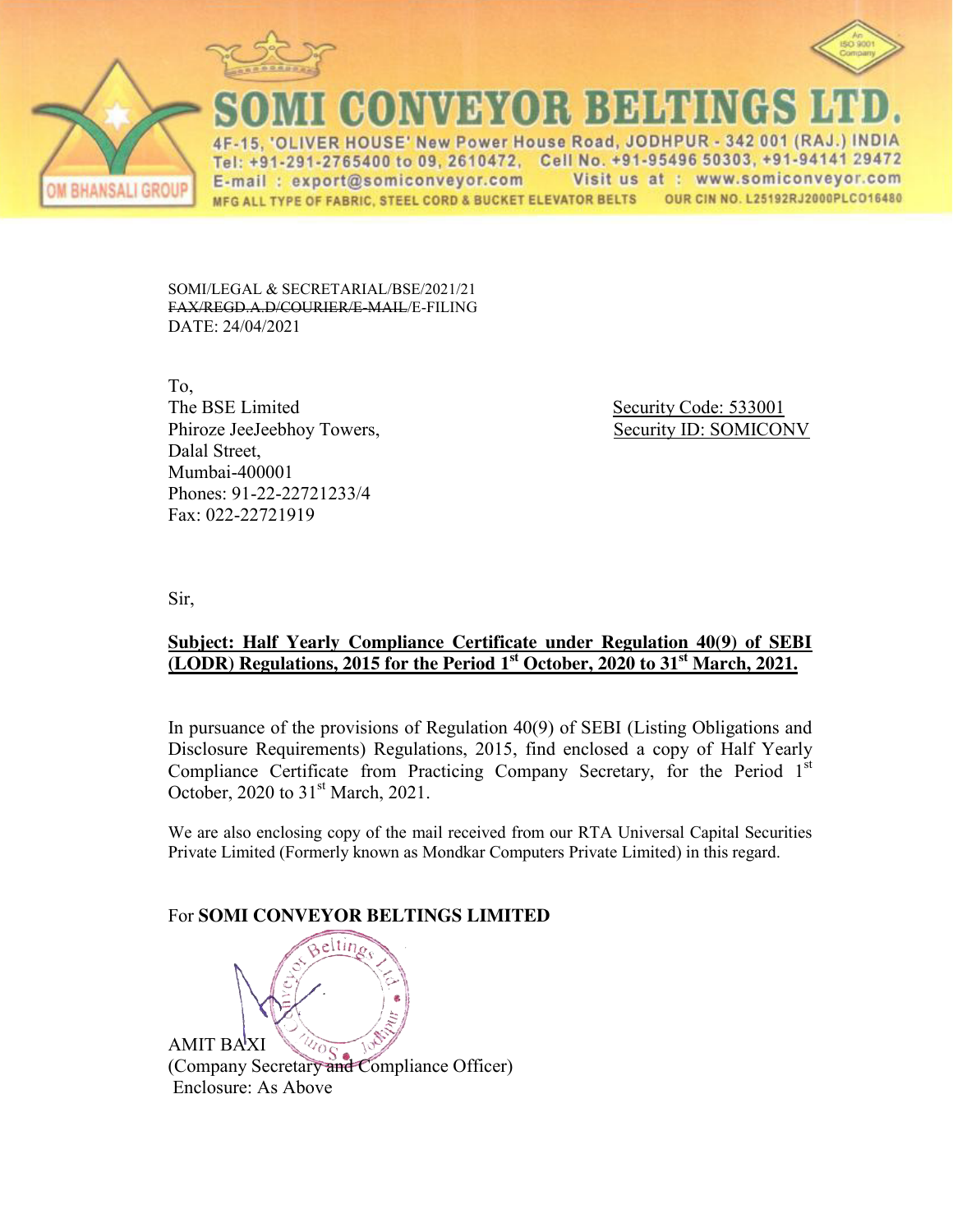

#### **CERTIFICATE UNDER REGULATION 40(9) OF THE SEBI (LODR) REGULATIONS, 2015**

## **FOR THE HALF YEAR ENDED 31ST MARCH, 2021**

I have examined all Share Transfer forms, Memorandum of Transfers, Registers, files and other documents relating to **SOMI CONVEYOR BELTINGS LIMITED (Company)** maintained by **UNIVERSAL CAPITAL SECURITIES PRIVATE LIMITED (RTA)** pertaining to transfer of equity shares of the company for the period from **01/10/2020** to **31/03/2021** for the purpose of issuing a Certificate as per Regulation 40(9) of the SEBI (Listing Obligations and Disclosure Requirements) Regulations, 2015, by, **SOMI CONVEYOR BELTINGS LIMITED** and based on the information provided by the Company, I hereby certify that during the half year ended on **31ST MARCH, 2021** the Company**:**

- A) was not required to deliver any Share Certificate (s) as it has not received any request for Shares Transfer during the period from 01/10/2020 to 31/03/2021.
- B) was not required to deliver any Share Certificate (s) as it has not received any request for exchange of duplicate and split certificates.

**Date: 24/04/2021 CS AVIJIT VASU**



**Place: Jodhpur Practicing Company Secretary ACS: 37968, CP. NO. 14198 UDIN: A037968C000167812**